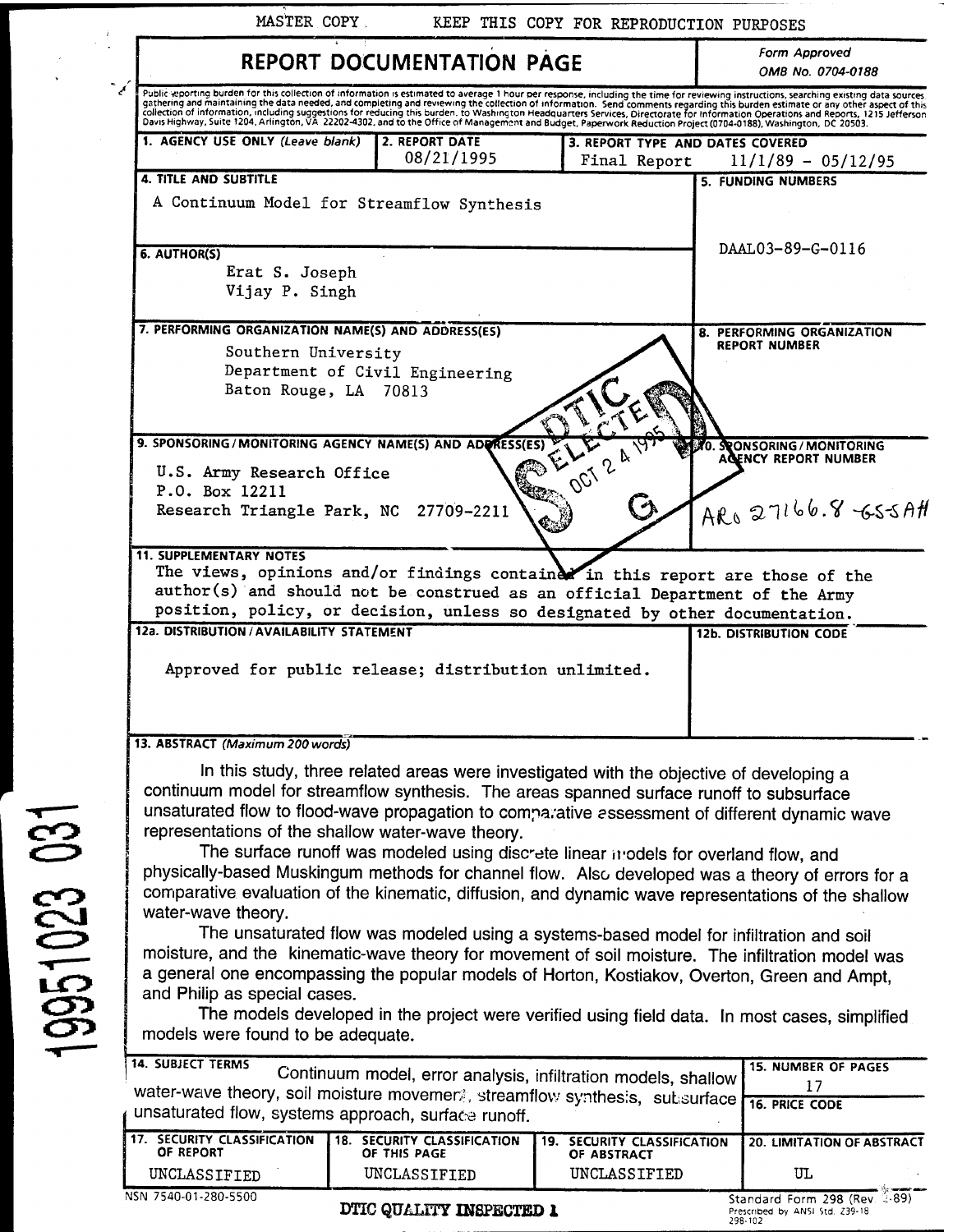# A CONTINUUM MODEL FOR STREAMFLOW SYNTHESIS

## COMPLETION REPORT

| <b>Accesion For</b>                                    |                           |  |  |  |  |
|--------------------------------------------------------|---------------------------|--|--|--|--|
| NTIS CRA&I<br>DTIC TAB<br>Unannounced<br>Justification |                           |  |  |  |  |
| By<br>Dist. ibution /                                  |                           |  |  |  |  |
| <b>Availability Codes</b>                              |                           |  |  |  |  |
| Dist                                                   | Avail and / or<br>Special |  |  |  |  |
|                                                        |                           |  |  |  |  |

 $\mathbf{1}$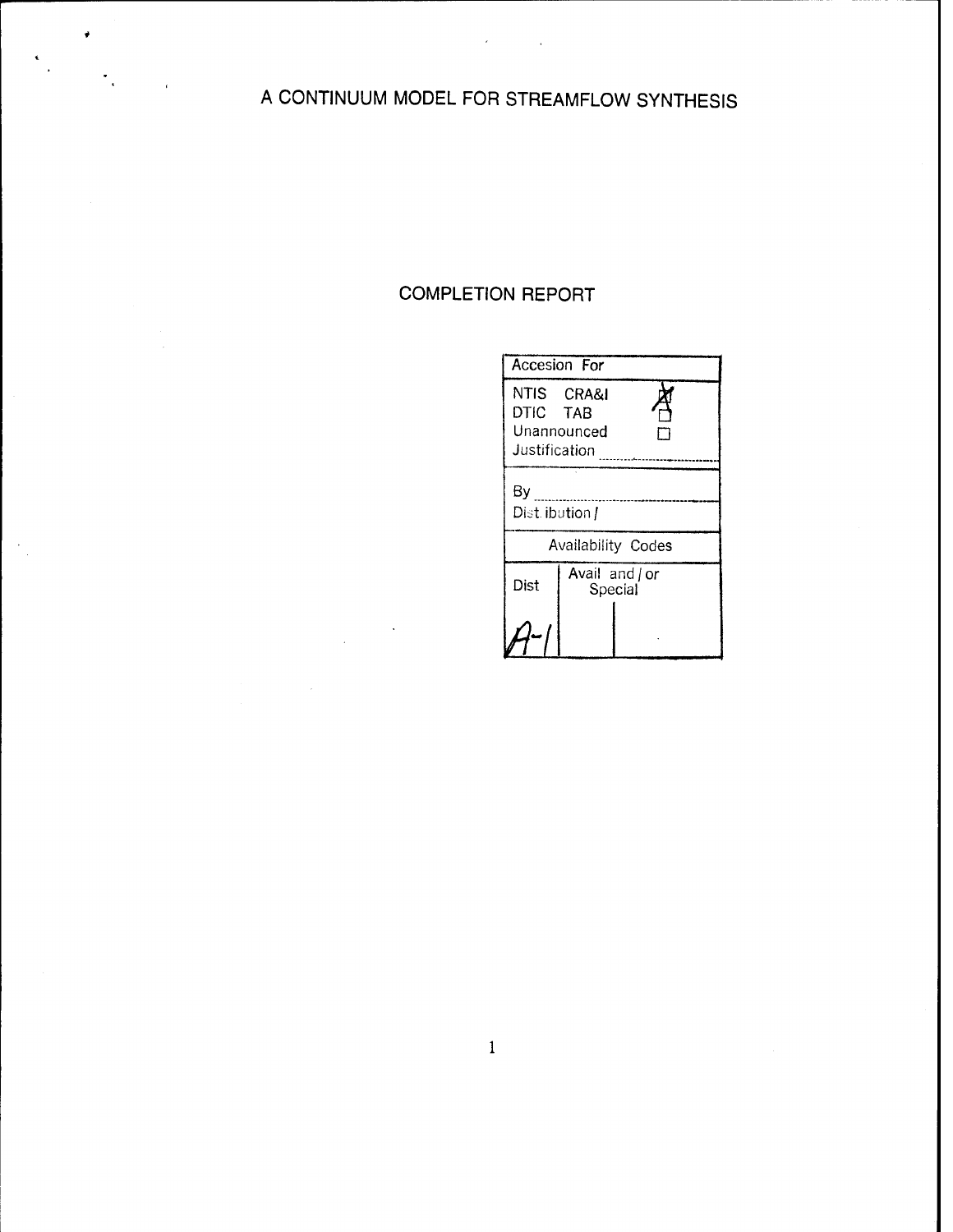## A CONTINUUM MODEL FOR STREAMFLOW SYNTHESIS

- 1. INTRODUCTION
- 2. SURFACE RUNOFF MODELING
	- 2.1 Theory of Errors Physically-Based Muskingum Method
- 3. SUBSURFACE
	- 3.1 INFILTRATION MODELING
	- 3.2 MOVEMENT OF SOIL MOISTURE
- 4. LITERATURE CITED
- 5. PUBLICATIONS RESULTING FROM THE GRANT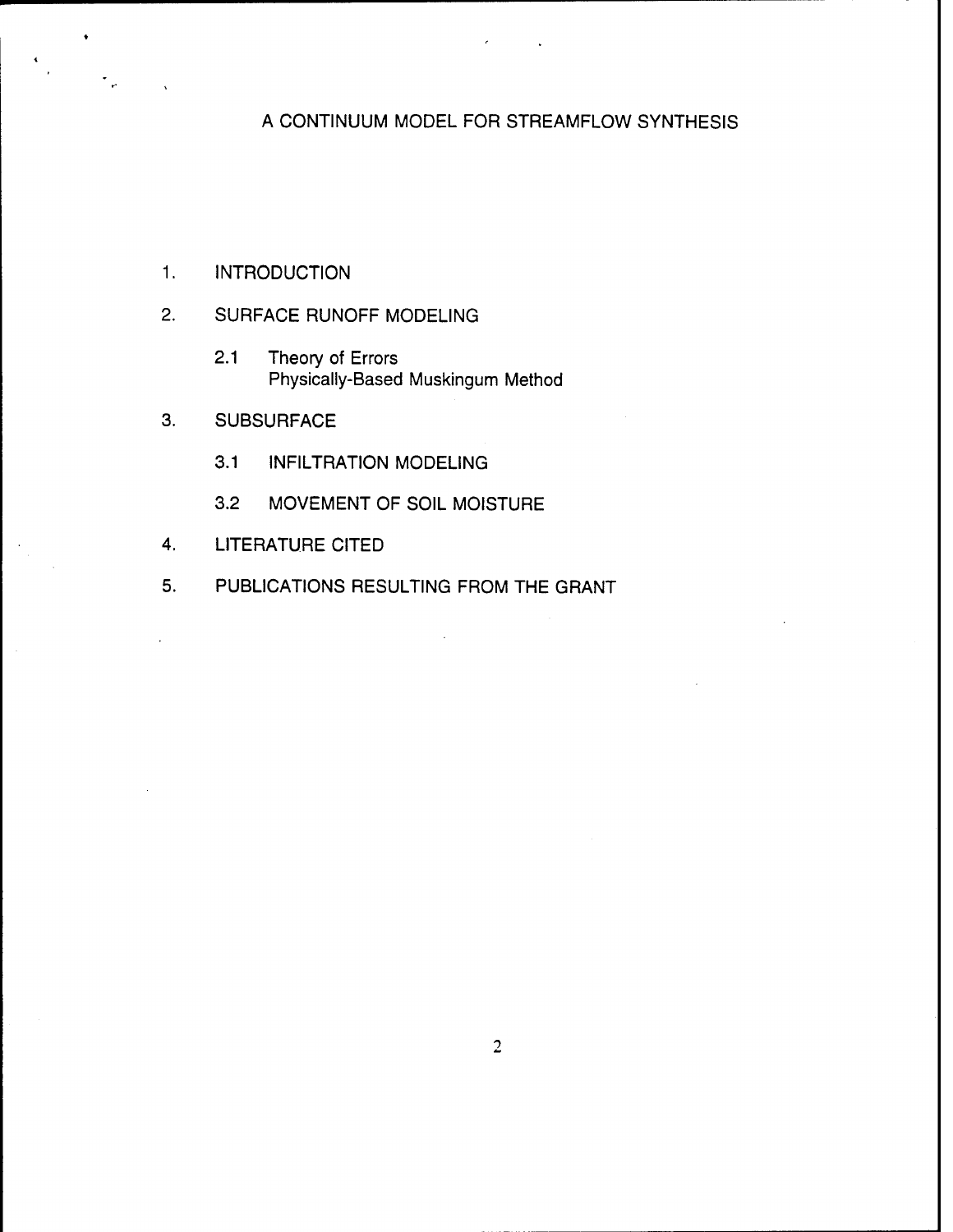#### A CONTINUUM MODEL FOR STREAMFLOW SYNTHESIS

#### 1. INTRODUCTION

Streamflow evolves as a continuum, and is normally comprised of three components: (1) surface runoff, (2) interflow, and (3) baseflow. These components occur concurrently, although their relative magnitudes vary with time. If we consider a sudden burst of rainfall, then surface runoff predominates during the rising part of the streamflow hydrograph, interflow predominates during the early part of its recession, and baseflow predominates during the delayed part of its recession. The mechanisms and, therefore, the governing equations, of these components are different but are influenced by dynamic interactions prevailing between them.

Although streamflow synthesis has long been a subject of scientific inquiry, treatment of streamflow as a continuum taking into account dynamic interactions amongst its components has not yet been fully developed. Most of the approaches of streamflow synthesis are based on the concepts embodied in Horton's infiltration theory of runoff (Horton, 1933). According to this theory, rainfall is absorbed for intensities not exceeding infiltration capacity, while for excess rainfall there is a constant rate of absorption as long as the infiltration capacity is unchanged. Thus, infiltration divides rainfall into two parts. One part travels over the surface giving rise to surface runoff, and the other part infiltrates into the ground resulting in replenishment of soil moisture and recharge of groundwater, and eventually in interflow and baseflow.

 $\overline{\mathbf{3}}$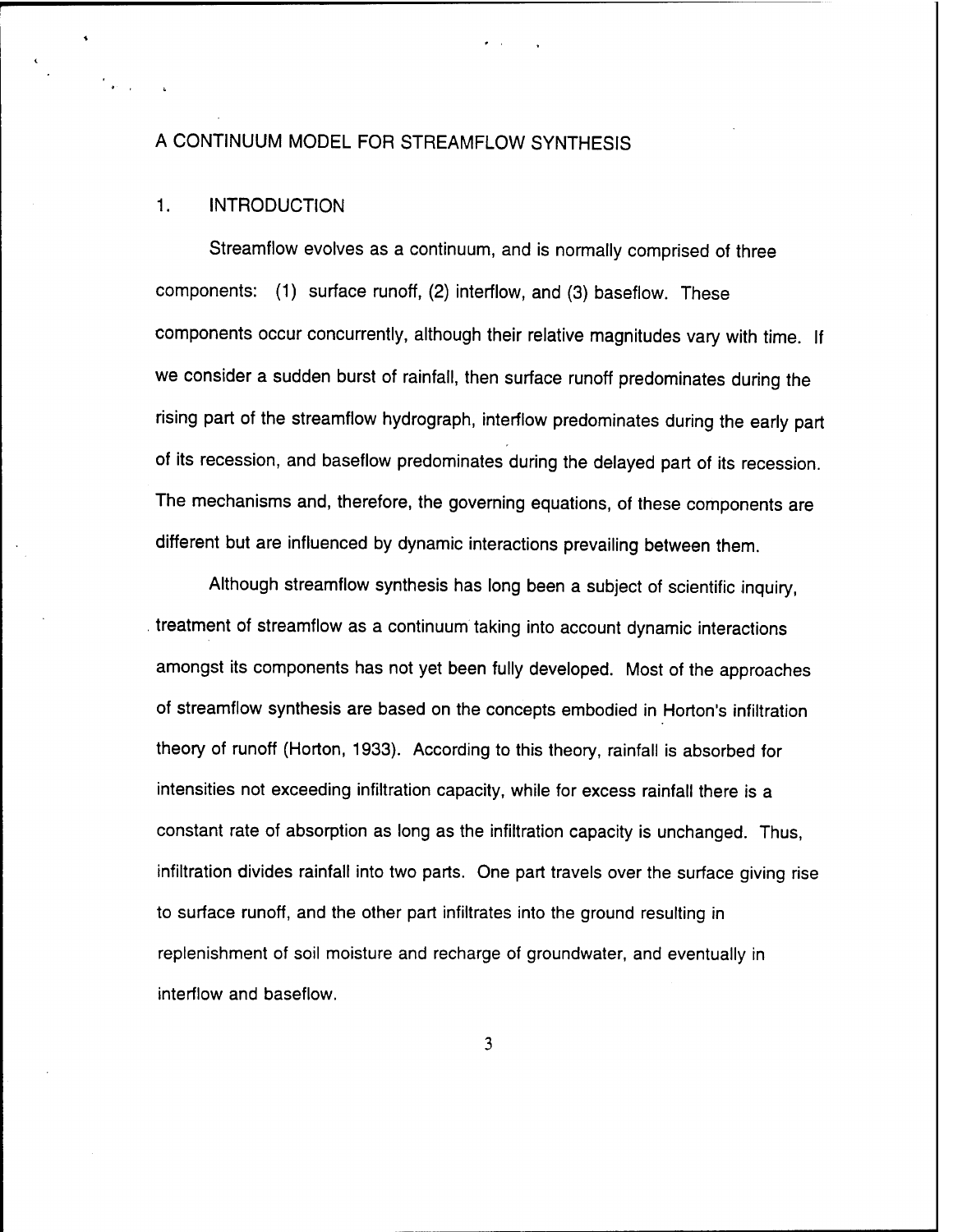The three components of streamflow have been treated at various levels of mathematical sophistication but in virtual isolation with one another. Surface flow has been studied for over half a century (Woolhiser, 1982), and as a result, it is understood reasonably well (Hall, 1982). Likewise, baseflow contribution to streamflow has been studied for nearly 30 years and it too is understood reasonably well (Hall, 1982). The same, of course, cannot be said about interflow. This is not even well defined and is least understood. Also, least understood are the dynamic interactions prevailing amongst these components.

Although considerable progress has been made in mathematical and numerical treatment of the boundary value problems dealing with flows over impervious beds, the understanding of surface flows over porous beds which dynamically interact with subsurface flow is quite limited. The importance of this interaction has been pointed out in the past in the context of border irrigation (Parlange, 1973), and in the study of flood waves in ephemeral streams (Smith, 1972). These studies, however, are not based upon a coupled set of equations pertaining to surface and subsurface flow; rather the attenuation in surface flows is included by considering certain infiltration rate with time lag. The dynamic diffusion due to infiltration, therefore, remains unaccounted for.

Freeze (1972) was probably the first to develop a comprehensive quantitative treatment of hillslope hydrology considering explicit interactions between nearsurface groundwater flow, surface runoff and rainfall intensity patterns. Rather limited work has since been done along the lines of Freeze. Some notable

 $\overline{\mathbf{4}}$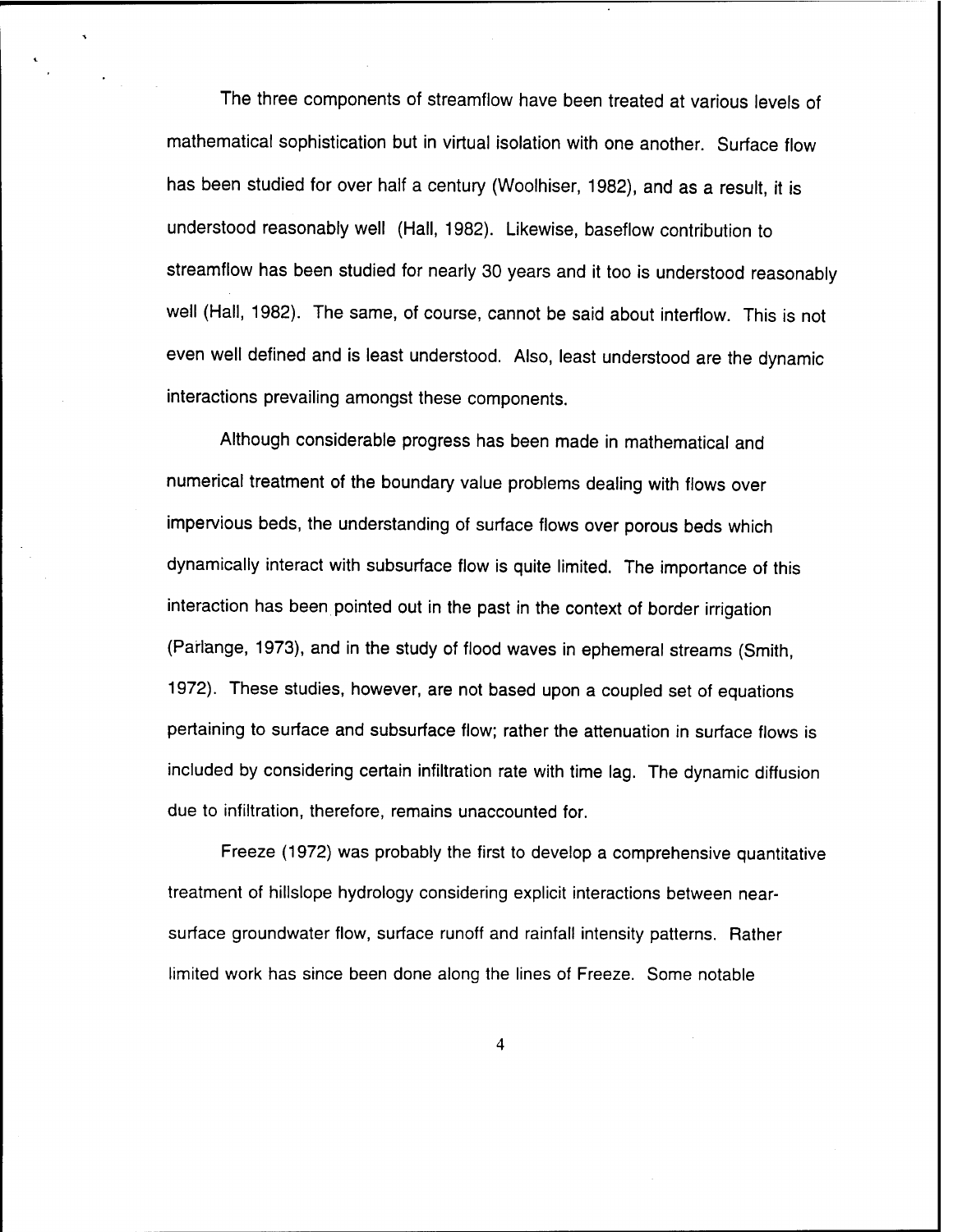examples are the conceptual model of Beven and Kirby (1979), the model of Hillel and Hornberger (1979), and the finite element model of Beven (1977).

The most recent work representing a major step forward in developing an analytical treatment of interdependent surface and subsurface hydrologic processes is by Smith and Hebbert (1983). In their model, the hillslope was considered to consist of two soil layers with the lower soil capable of restricting vertical flow at the interface creating a perched aquifer and subsurface stormflow. Unsaturated vertical flow was routed by a kinematic wave method and linked with an analytical infiltration model. Thus, this model attempted to integrate most of the major hydrologic response mechanisms presently identified as contributing to the hydrology of a simple hillslope. Other hillslope hydrological models (Cundy, et al., 1985; Stagnitti, et al., 1986) and surface irrigation models (Walker and Humpherys, 1983; Stagnitti, et al., 1986) and surface irrigation models (Walker and Humpherys, 1983; Ram, et al., 1983) have also been developed. However, none of these models developed a method to compute infiltration rate dynamically, although it is one of the major factors affecting runoff (or advance front) and surface water profile. Most of the models utilized empirical formulae such as Kostiakov's or Green and Ampt's, etc. Therefore, the prevailing dynamic process between surface and subsurface flows remained unaccounted for.

Toward the goal of eventually accomplishing a continuum model for streamflow synthesis, three related areas were investigated: (1) subsurface unsaturated flow, (2) flood wave propagation, and (3) comparative assessment of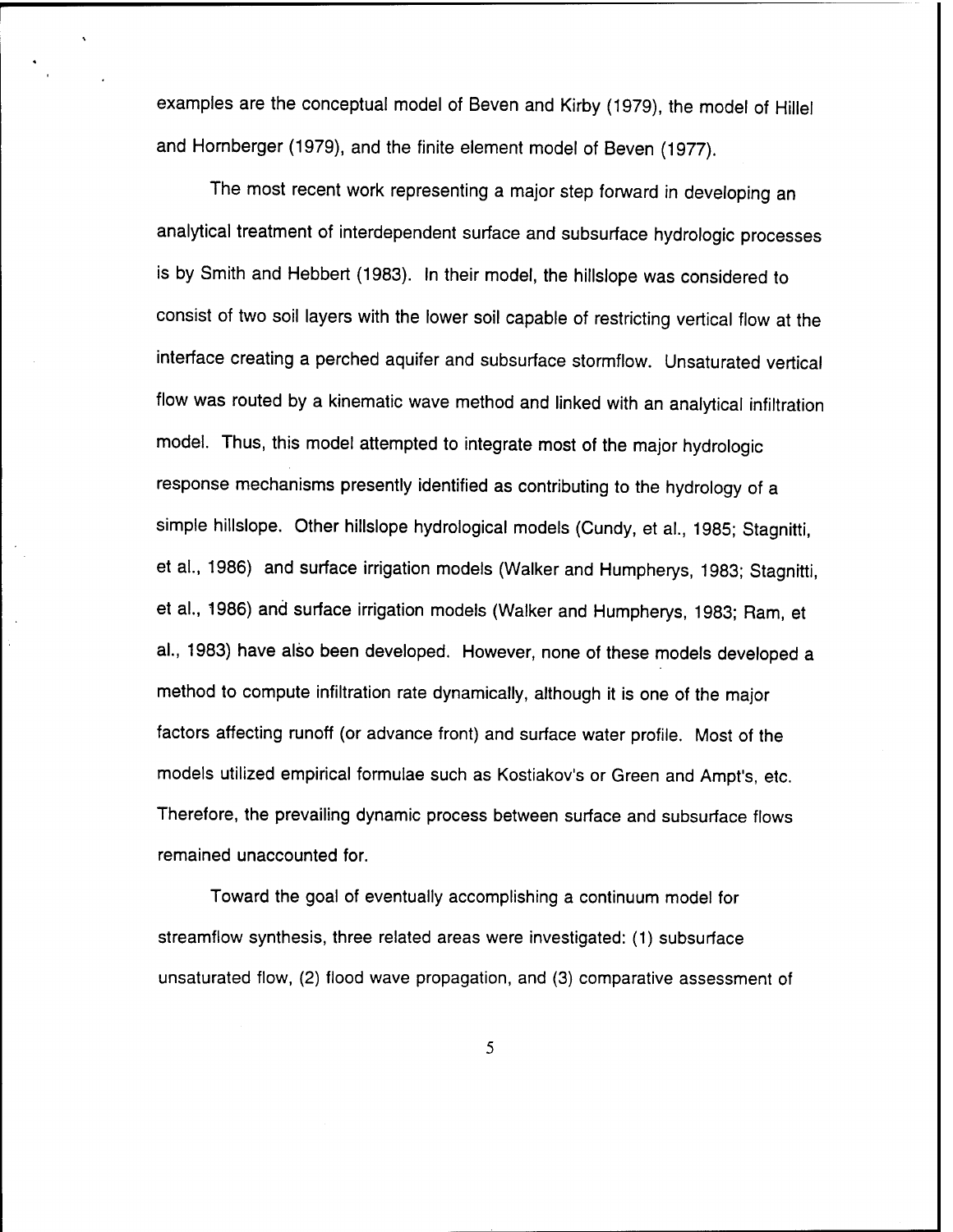different dynamic wave representations of shallow water wave theory. In particular, we focused on (a) comparative evaluation of the kinematic-wave, diffusion-wave, and dynamic-wave representations of the shallow water wave theory ubiquitously applied to modeling surface runoff, (b) development of a systems- based model for infiltration, and (c) modeling movement of soil moisture.

## 2. SURFACE RUNOFF MODELING

The surface runoff hydrology was investigated along three lines: (a) development of a theory of errors for comparative assessment of three shallow water-wave representations: (i) kinematic-wave, (ii) diffusion-wave, and (iii) dynamicwave; (b) development of discrete linear models for watershed runoff; and (c) physically-based Muskingum methods of channel-flow routing. A short discussion of each is in order.

#### 2.1 Theory of Errors

A wide range of problems involving free-surface flows can be modeled using the shallow water-wave (SWW) theory. The SWW theory is described by the St. Venant equations or their approximations. The three most popular representations of the SWW theory are the kinematic-wave (KW), diffusion-wave (DW), and the dynamic-wave (DYW) approximations.

 $6 \overline{6}$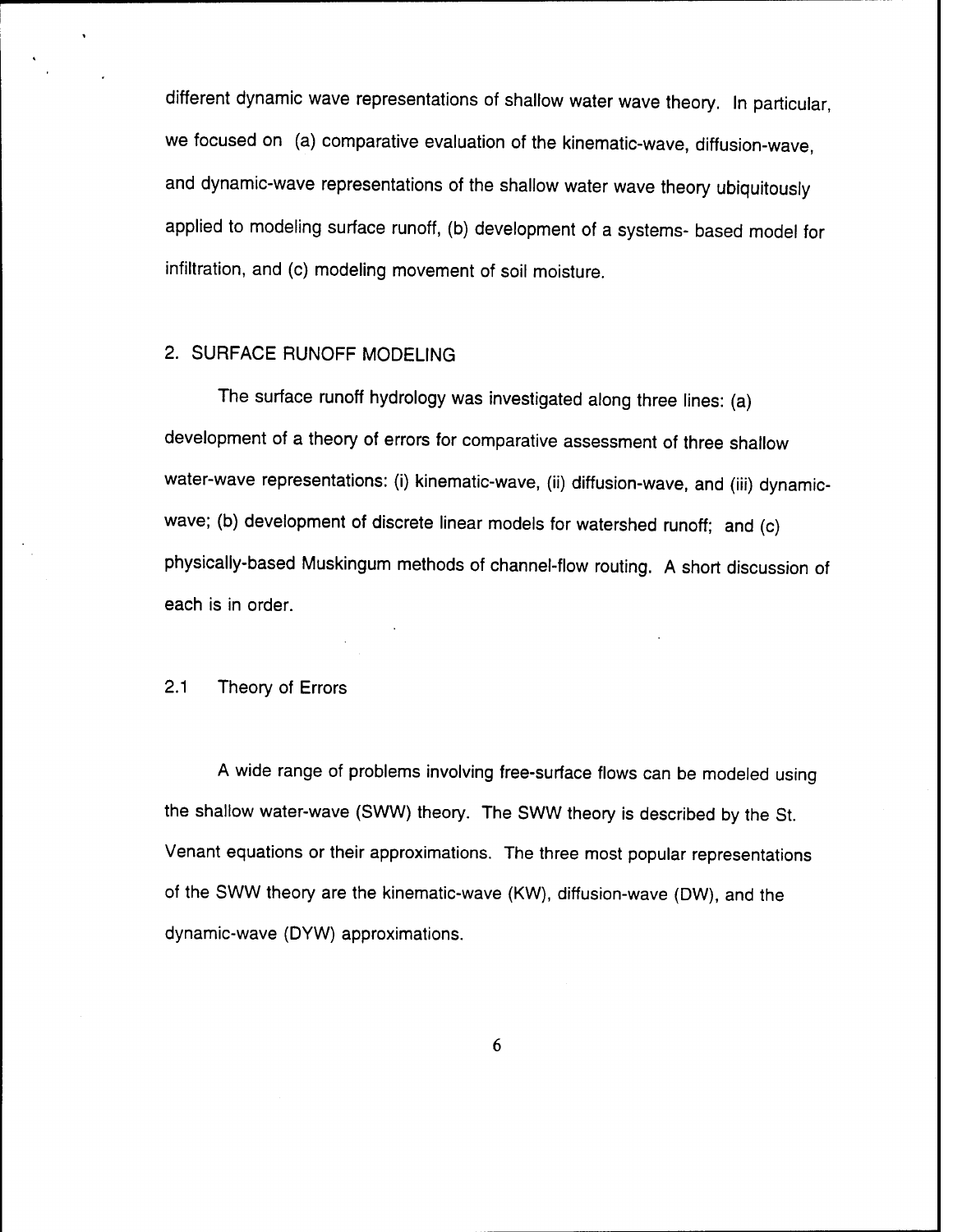One of the fundamental questions to be addressed in physically-based modeling of watershed runoff is one of determining the appropriate approximation of the shallow water-wave (SWW) theory. Of the different approximations of the SWW theory, the two most popular approximations are the kinematic-wave (KW) theory and the diffusion-wave (DW) theory. How accurate are these approximations? Which approximation should be used and under what conditions? What is the spatial or temporal distribution of error of a given approximation? What is the criterion to choose between these approximations? The past studies have dealt with development of criteria for judging the adequacy of these approximations. However, these criteria are point values and do not relate to errors resulting from use of these approximations. Consequently, the error in space and/or time is not known.

The larger goal of this study was to develop a theory of errors for quantitative evaluation of the adequacy of these approximations, and, in turn, of the shallowwater-wave theory. However, because the SWW theory consists of a system of nonlinear partial differential equations of hyperbolic type, derivation of error equations is unattainable at this stage. Therefore, some realistic simplifications were made. The first was the simplification of flows being time-independent. Steady state flows are ubiquitous in nature, and much of the early hydraulics was based on this assumption.

Because spatially distributed data are seldom available, it was assumed that the full form of the SWW theory or the dynamic-wave representation was the true representation or model, and was capable of mimicking the behavior of the real

 $\overline{7}$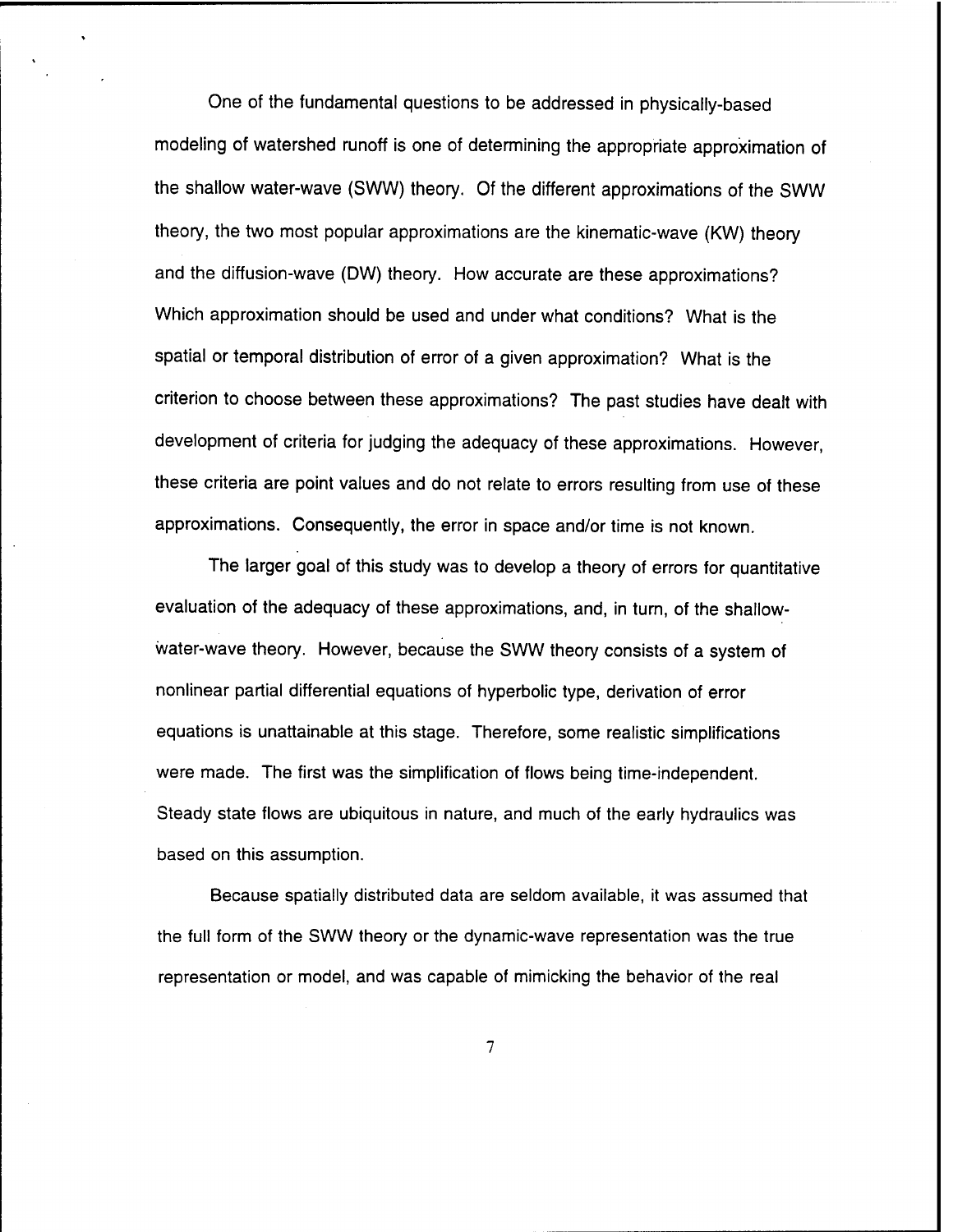world, prototype system, and the kinematic-wave and diffusion-wave approximations were reasonable approximations, but were germane to conceptual error. The adequacy of these approximations is well documented in hydraulic literature. However, what is not known is the actual error and its distribution in time and/or space, as well as its relationship to flow characteristics, system properties and initial and boundary conditions.

The theory of errors can serve as an objective criterion for judging the adequacy of the KW and DW approximations by comparison with the DYW approximation. For time-independent flows, the theory yields error as a function of space involving infiltration, and boundary conditions. The error differential equation is ordinary in place of partial, and is more amenable to numerical solution. Even with this simplification, analytical solutions are not possible but the numerical solutions are much simpler and easy to graph.

Different criteria have been developed to evaluate the adequacy of the KW and DW theories, but no explicit relations either in time or in space between these criteria and the errors resulting from these approximations have yet been derived. Furthermore, when synthesizing streamflow, it is not clear if the kinematic-wave and the diffusion-wave approximations are valid, on one hand, for the entire hydrograph or for a portion thereof, and on the other hand, for the entire channel reach or for a portion thereof. To put differently, all of these criteria take on fixed point-values for a given rainfall-runoff event. This study, under simplified conditions, derived error equations for the kinematic-wave and diffusion-wave approximations for space-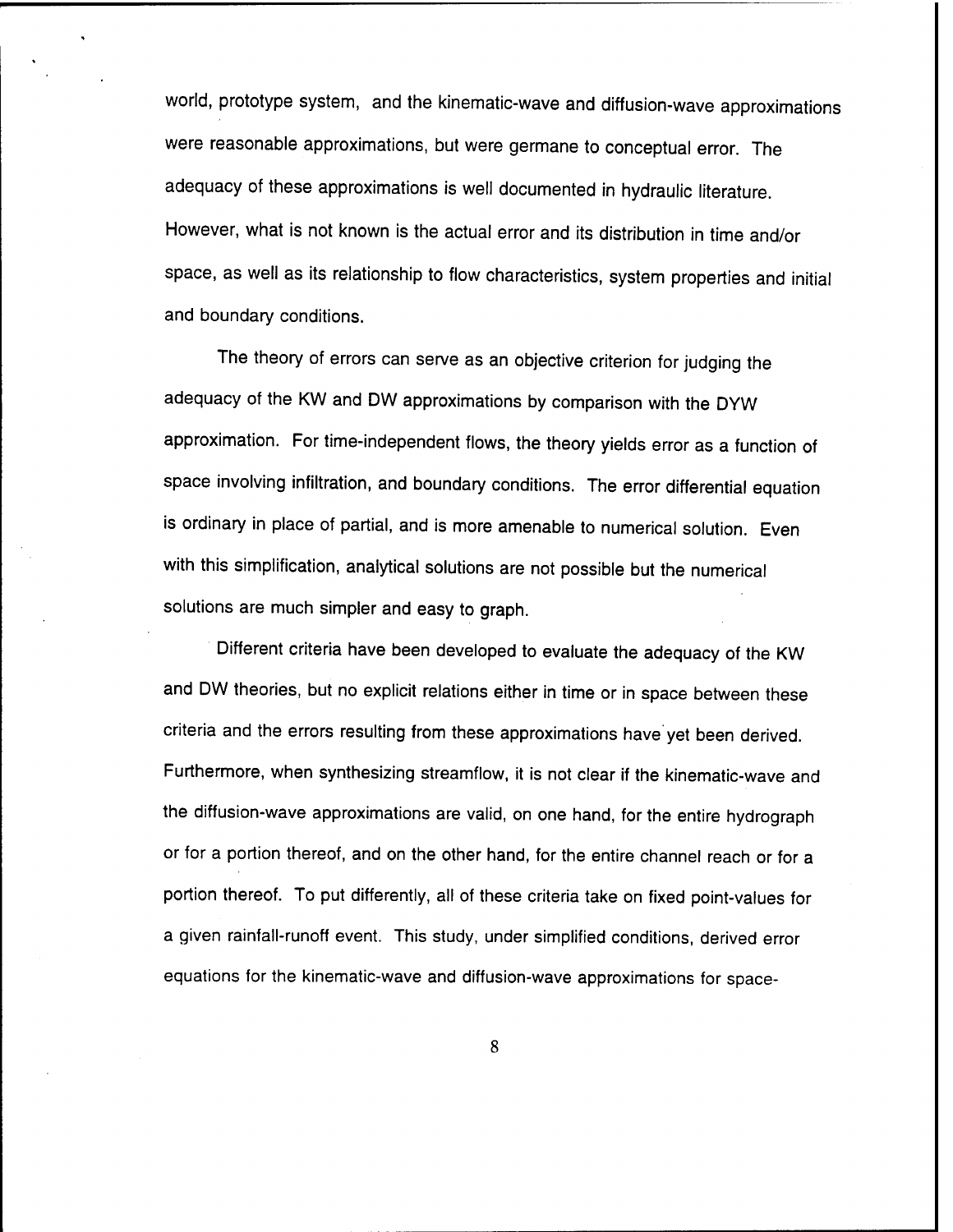independent as well as for time-independent flows. These equations provided a continuous description of error in the streamflow hydrograph.

With these considerations in mind, errors of kinematic-wave and diffusion wave approximations were derived for steady-state channel flows subject to finite flow at the upstream end. The diffusion-wave approximation was in excellent agreement with the dynamic wave representation for a range of the values of the Froude number and the kinematic-wave number. The kinematic-wave approximation was also in good agreement with the dynamic wave representation, but for a limited range of the values of the Froude number and the kinematic-wave number. On the other hand, the approximate diffusion-wave analogy, although leading to analytical solutions, was not accurate and should not be employed.

Under two different initial conditions and two boundary conditions, solutions of the kinematic-wave and diffusion-wave equations were derived under the simplification that the flow was temporally independent. Thereafter, error equations for the KW and DW theories were derived. It was found that the DW theory was quite accurate and for Froude number (Fo) less than 2 and the kinematic wave number (K) greater than 10, the DW theory would be an accurate representation of the SWW theory. Under the condition where there was no downstream control, the KW theory was an accurate representation for K > 30, K  $F_0^2$  > 5. The KW theory does not accommodate a downstream control and hence, as expected, did not accurately represent the SWW theory for the entire channel under any of the two boundary conditions. Details of this work are contained in Singh, Aravamuthan and Joseph (1994).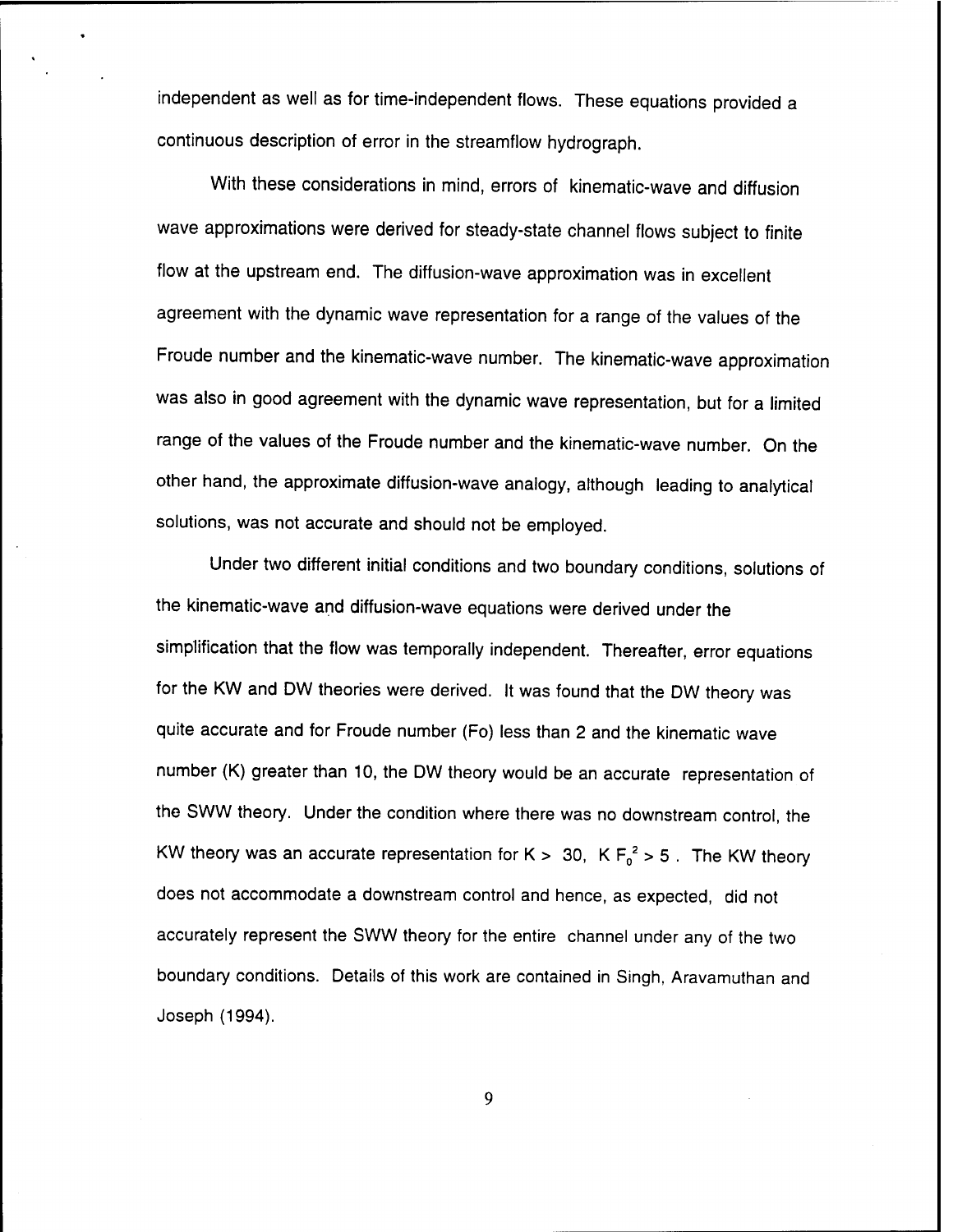For space-independent flows, a dimensionless parameter was defined, reflecting the effect of initial depth of flow, channel-bed slope, lateral inflow, acceleration due to gravity, and channel roughness. For time-independent flows, the dimensionless parameter was the product of the kinematic-wave number and the square of the Froude number. By comparing the kinematic-wave and diffusion wave solutions with the dynamic-wave solution, error equations were derived in terms of the aforementioned dimensionless parameters. The error equations for spaceindependent flows turned out to have the form of the Riccati equation. The work is described in Singh, Aravamuthan and Joseph (1993).

## 2.2 Watershed Runoff

Discrete linear models were developed for estimating runoff and sediment discharge hydrographs from agricultural watersheds. A regression equation was also established relating runoff rate and sediment discharge. Tested on five small basins, the results were in good agreement with observations. For the discrete linear transfer runoff model, the values of the integral square error (ISE) were generally less than 1% for all calibration events, and around 10% with the average value of 9.36% for all verification events. For the discrete linear transfer sediment model, the calibration coefficient of determination R for all five basins was more than 97%, and the verification R was more than 91% with an average of 94.3%. Details of this work are described in Wang et al. (1991).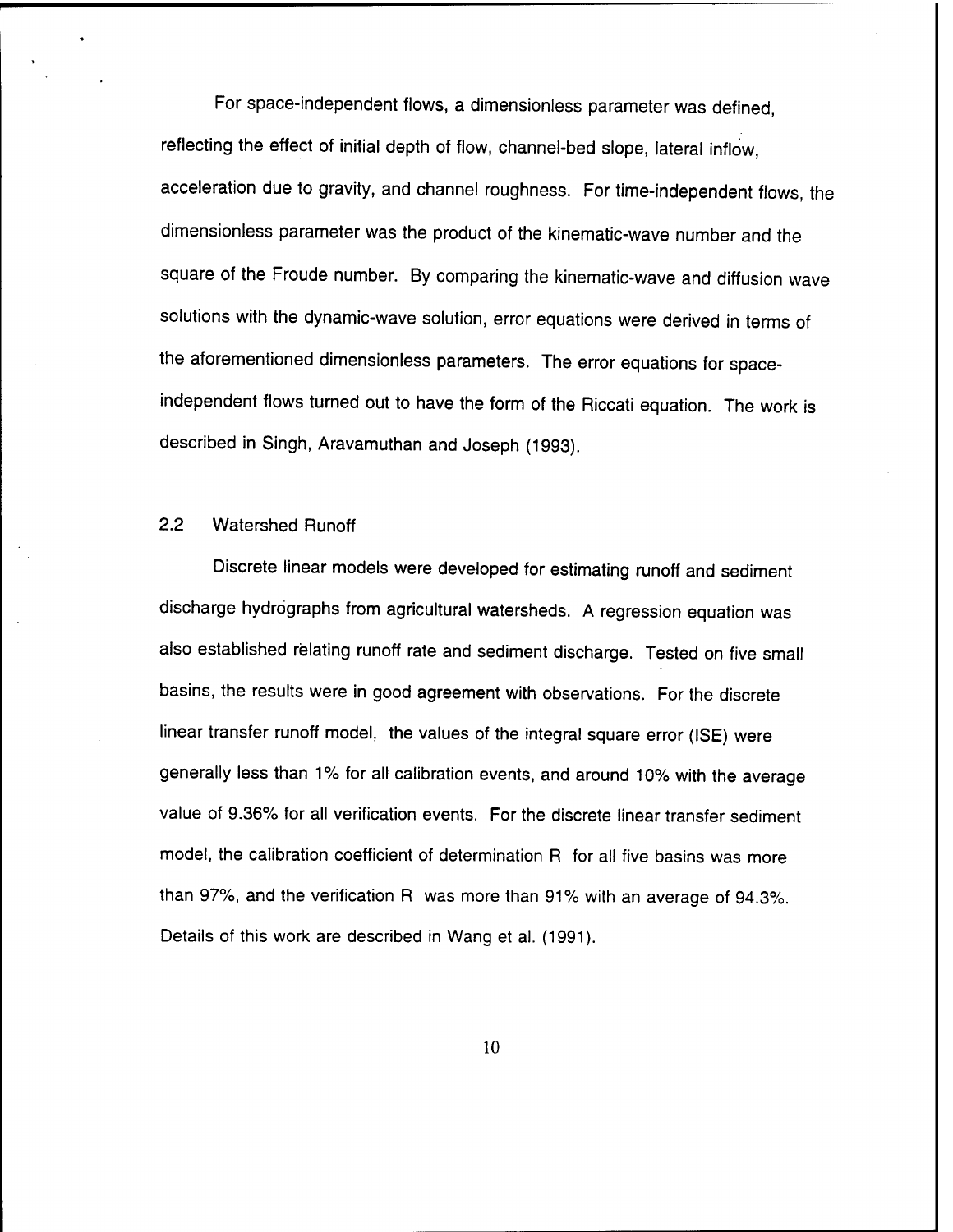#### 2.3. Physically - Based Muskingum Method

Flow routing in channels was investigated using the kinematic wave theory as well as the Muskingum method. For the latter method parameters were derived from the St. Venant equations. Preliminary testing showed that this method of parameter estimation made the Muskingum method more accurate than any of the conventional methods. The kinematic wave method was investigated for perennial as well as ephemeral streams. This method can be extended to include flood wave propagation due to dam rupture. This work is more fully described in Wang and Singh (1992).

## 3. SUBSURFACE FLOW

Modeling of flow of water in the unsaturated zone is far from complete, especially at the field scale. Two lines of inquiry were, therefore, launched. First, a systems approach was developed to model infiltration and soil moisture, which holds promise for unifying different infiltration models reported in the literature. This approach can also relate parameters of one infiltration to another. The second type of approach pertained to application of the kinematic wave theory. This approach has the advantage of coupling plant root extraction and evapotranspiration with soil water dynamics.

#### 3.1 Infiltration Modeling

A general infiltration model was derived using systems approach. The models of Horton, Kostiakov, Overton, Green and Ampt, and Philip are some of the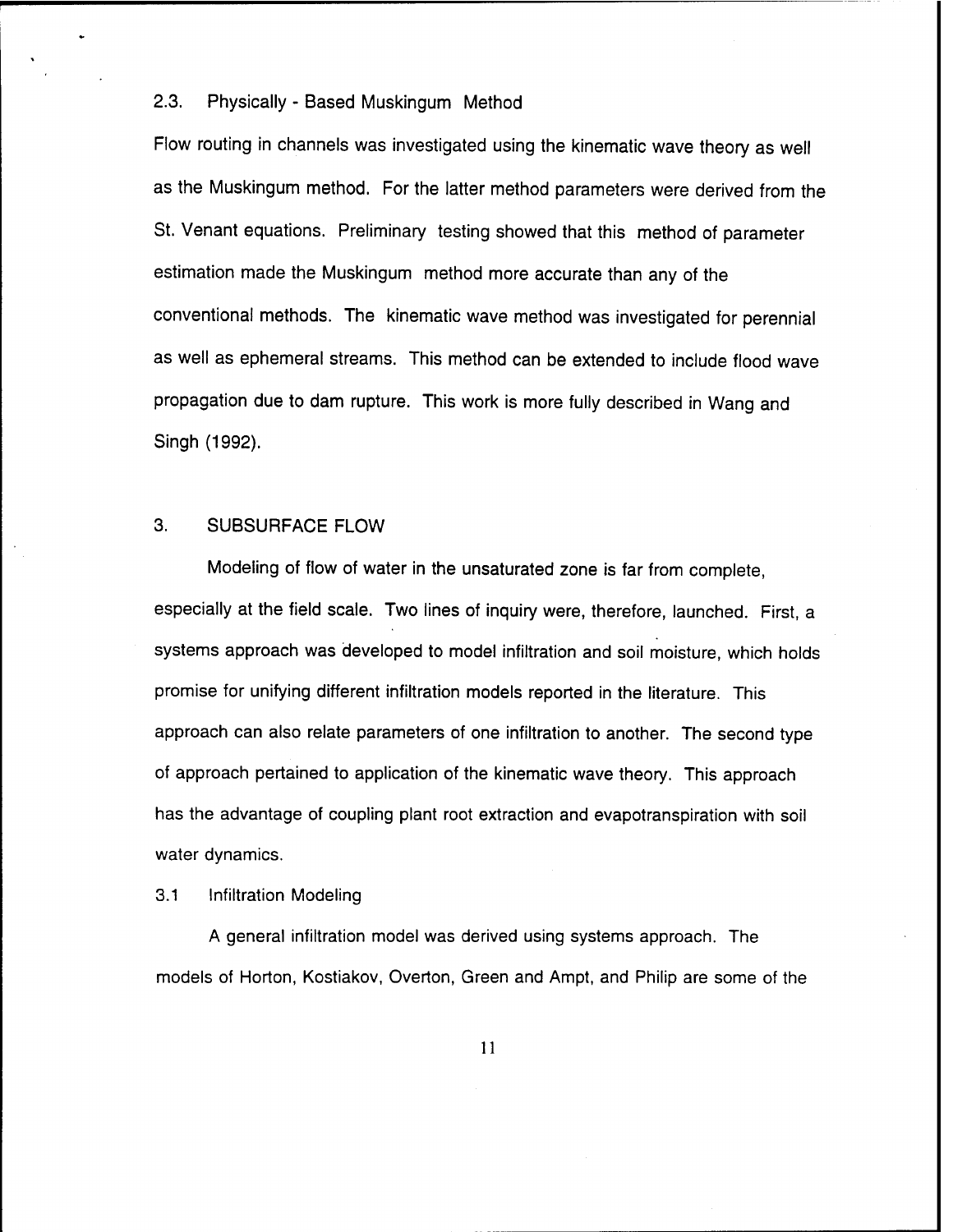example models which are shown as special cases of the general model. An equivalence between the Green-Ampt model and the Philip two-term model was shown. The general model also provides a solution for the Holtan model expressing infiltration as a function of time. This solution of the Holtan model does not appear to have been reported in the literature. A first-order analysis was performed to quantify the uncertainty involved with the generalized model. The general infiltration model contains five parameters. Two of the parameters are physically based and can therefore be estimated from the knowledge of soil properties, antecedent soil moisture conditions, and infiltration measurements. The remaining three parameters can be determined using the least squares method. The model was verified using ten observed infiltration data sets. Agreement between observed and computed infiltration was quite good. This work is more fully described in Singh and Yu (1990).

#### 3.2 Movement of Soil Moisture

The unsaturated subsurface flow serves as a link between surface runoff and groundwater runoff, and, therefore, occupies the central position in the streamflow continuum. The unsaturated flow region is the upper soil matrix which also is the principal source of interflow. For surface flow, infiltration is the major sink, and for groundwater flow, soil moisture percolation is the principal source or recharge. Much of the mathematical treatment of unsaturated flow, reported to date, is based on the Fokker-Planck equation or Richards equation. Both these equations are of the diffusion type, and do not lend themselves to analytical solutions, except for overly simplified cases.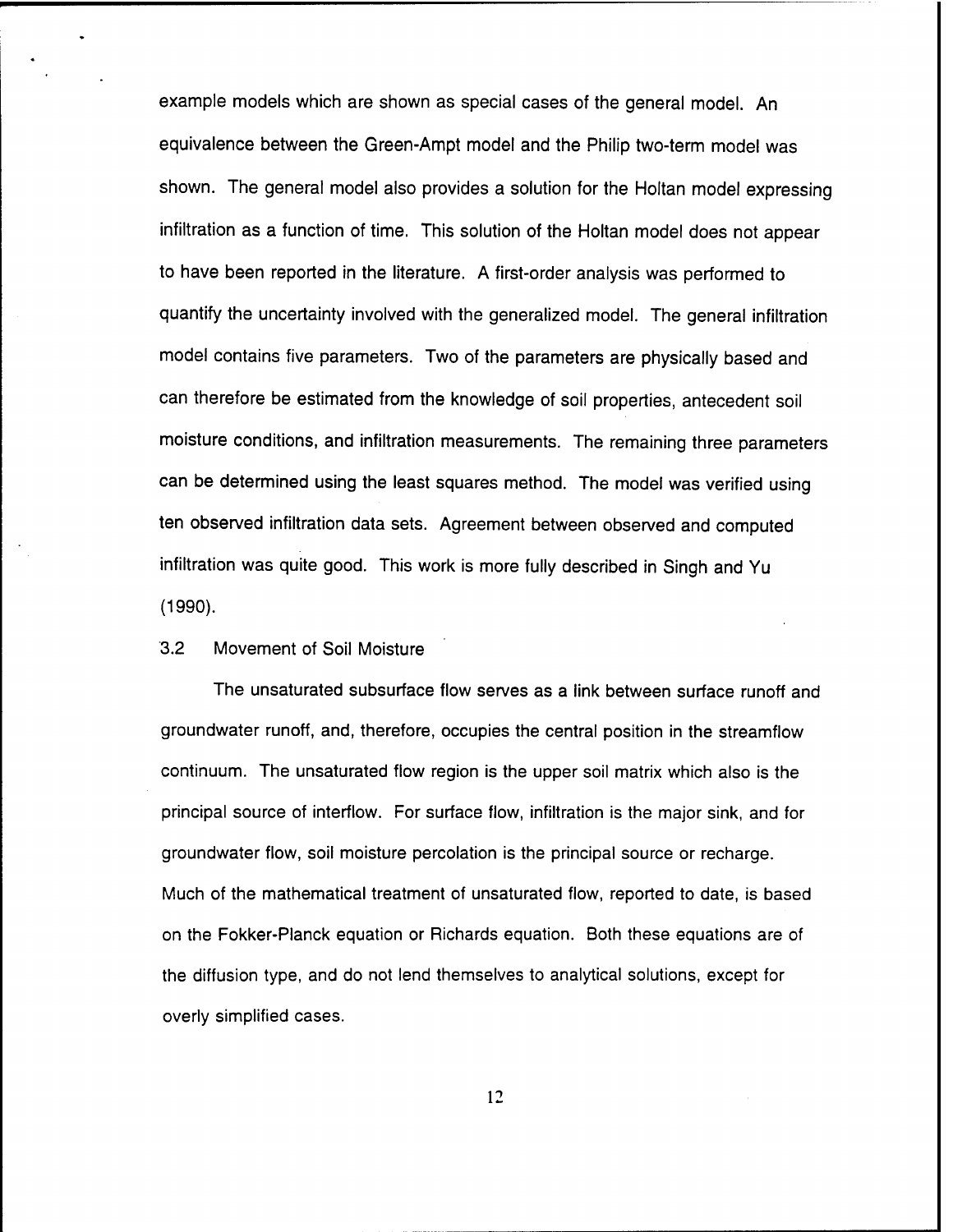If one ignores the effect of diffusion and models soil moisture movement using the kinematics wave theory, then, under certain simplifying but realistic conditions, it is possible to derive analytical solutions. This premise was pursued in this project. Currently available one-dimensional kinematic-wave models assume absence of sink terms. In other words, once the water gets infiltrated, it is either retained by the soil or moves downward to recharge the groundwater. This assumption is not tenable, especially in agricultural or forest watersheds. In this project, an effort was made to include a sink term in modeling of soil moisture. This sink term may represent removal of soil moisture by vegetation through the process of evapotraspiration.

Recognizing the difficulties of modeling unsaturated flow using the Richards equation, a novel approach was developed in this project. This approach was based on the kinematic wave theory in which a unique relation is hypothesized between the flux and the flow concentration or the hydraulic head.

The fundamental assumption underlying this theory is that the moisture movement is gravity-dominated and the hydraulic conductivity-soil moisture relationship is single-valued, i.e., it does not experience any hysteretic effects. Although these assumptions are not strictly valid, they do provide a reasonably accurate approximation. Another advantage of the theory is its simplicity and that it allows analytical solutions under simplified conditions. Under more complex conditions, numerical solutions are easily derived.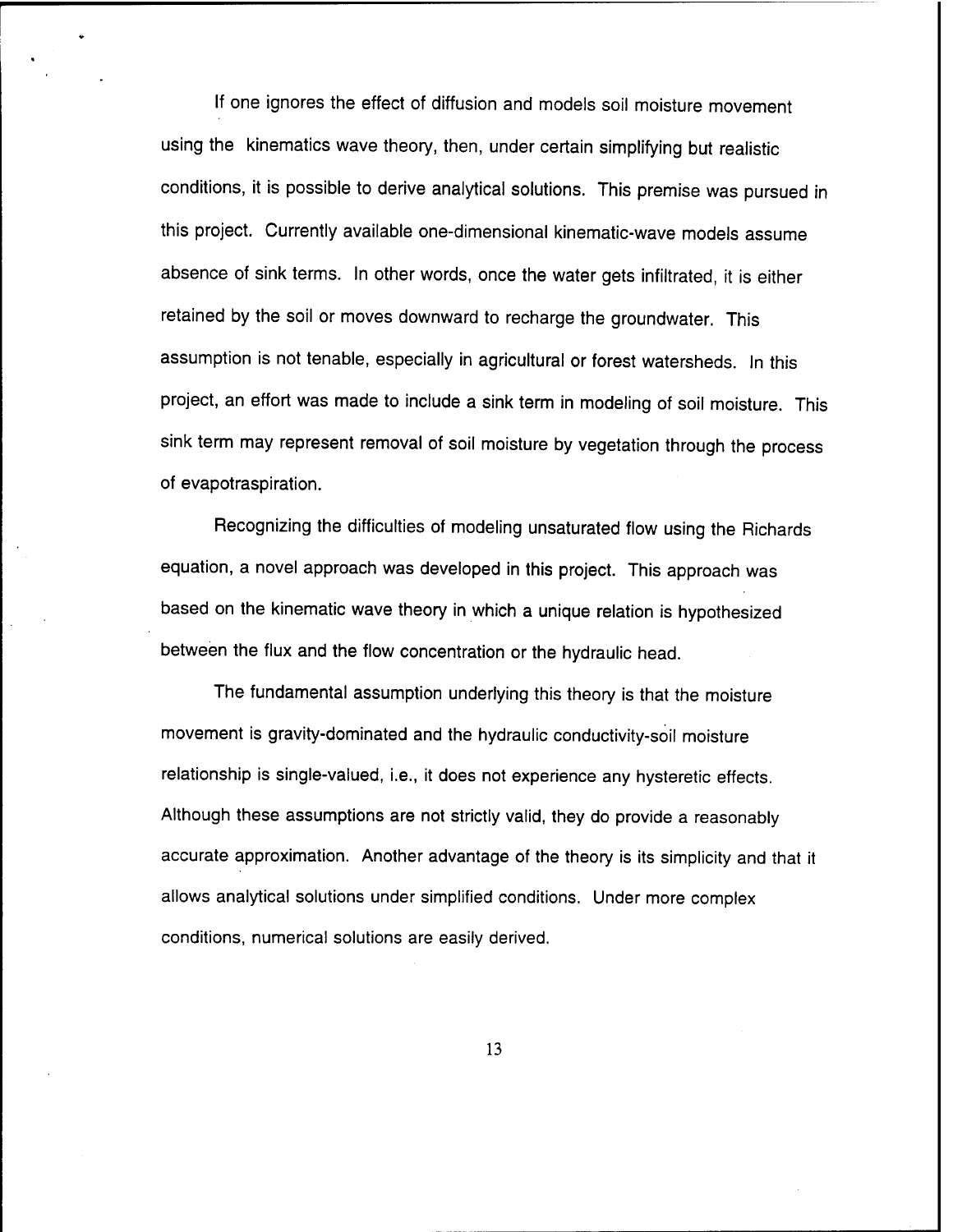This unique relation, when coupled with the continuity equation expressing the conservation of mass, gives rise to a first order, nonlinear hyperbolic equation. Under simplified initial and boundary conditions, analytical solutions of this kinematic-wave equation are tractable. Following this tract, the soil moisture movement was modeled with the use of the kinematic-wave theory. However, attention is to be focused on certain aspects of the kinematic-wave modeling that are not apparent at the first glance. First, because the time history of the moisture front distinguishing between wet and dry soil is unknown, the kinematic-wave formulation of soil moisture movement results in a free-boundary problem. Second, natural watersheds have vegetation either seasonally or throughout the year. Inclusion of vegetation in modeling of soil-moisture movement gives rise to an additional free boundary, further complicating the model.

With these considerations in mind, a kinematic-wave model was developed for simulating the movement of soil moisture in unsaturated soils with plants. The model involved three free boundaries. Analytical solutions were derived when the plant-root extraction of moisture was at a constant rate, and the upstream boundary condition was time independent. If these assumptions are waived, then numerical solution is the only resort.

With the use of this theory, a comprehensive analytical treatment has been developed for soil moisture movement with plant-root extraction. The treatment involves free boundaries and to our knowledge this has not been dealt with in the literature so far. This work is described in Singh and Joseph (1994).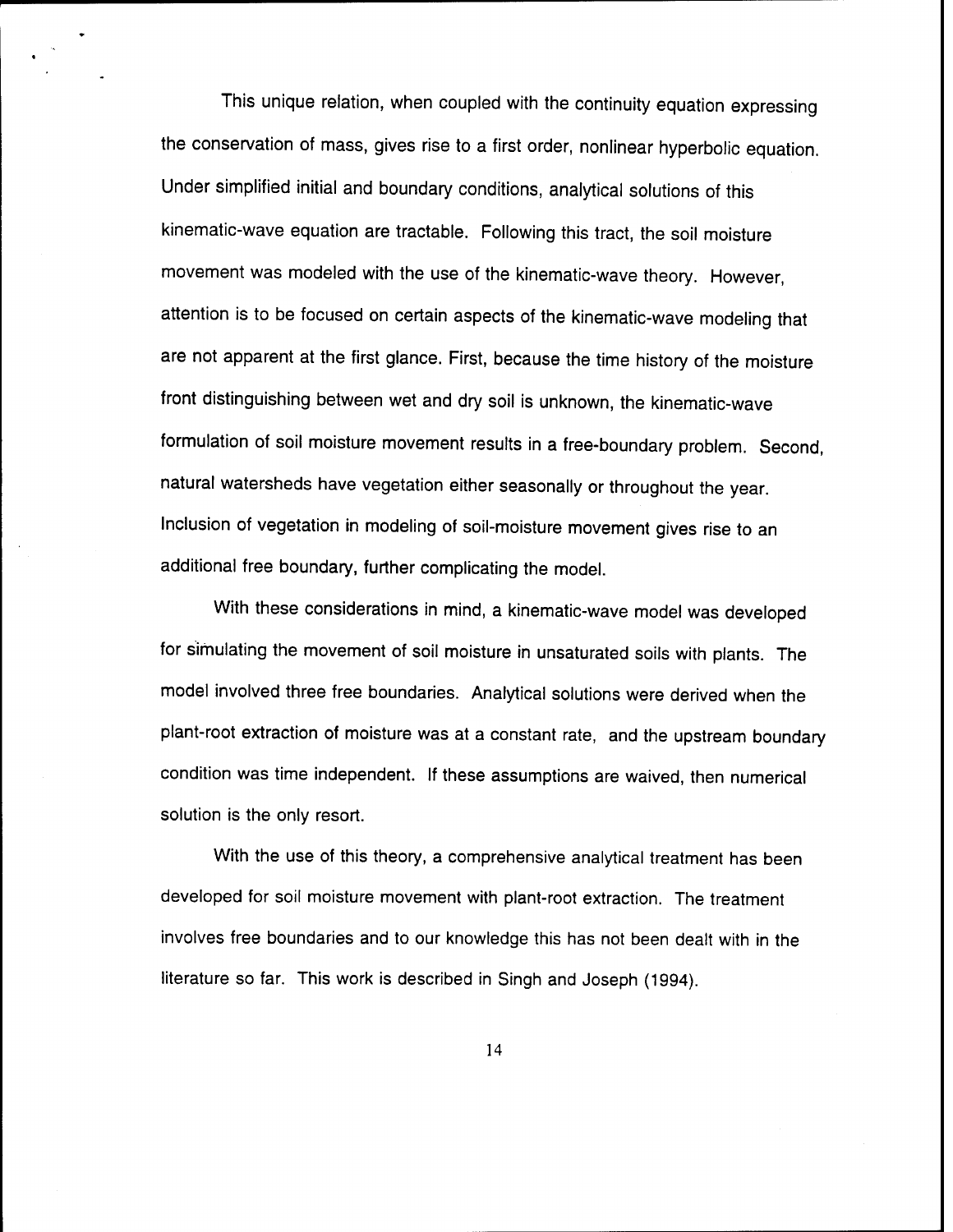Beven, K.J., 1977. Experiments with a Finite Element Model of Hillslope Hydrology - The Effect of Topography. In Surface and Subsurface Hydrology, edited by H.J. Morel-Seytoux, et. al., pp. 37-51, Water Resources Publications, Fort Collins, CO.

- Beven, K. J. and Kirby, M. J., 1979. A physically-based variable contributing area model of basin hydrology. Hydro. Sei. Bull, Vol., 24, pp. 43-69.
- Cundy, T.W. and Tento, S.W., 1985. Solution to the kinematic wave approach to overland flow routing with rainfall excess given by Philip's equation. Water Resources Research, Vol., 21, No. 8, pp. 1132-1140.
- Freeze, R.A., 1972a. Role of subsurface flow in generating surface runoff; 1. baseflow contributions to channel flow. Water Resources Research, Vol., 8, No. 3, pp. 609-623.
- Freeze, R.A., 1972b. Role of subsurface flow in generating surface runoff, 2, upstream source areas. Water Resources Research, Vol., 8, No., 5, pp. 1272-1283.
- Hall, F.R., 1982. Subsurface water contributions to streamflow. In: V.P. Singh (ed.), Rainfall-Runoff Relationship, Water Resources Publications, Littleton, CO.

Hillel, D. and Hornberger, G.M., 1979. Physical model of the hydrology of sloping heterogeneous fields. Soil Sei. Soc. Am. J., Vol. 43, No. 3, pp. 434-439.

Horton, R.E., 1933. The role of infiltration in the hydrologic cycle. Transactions, American Geophysical Union, Vol. 14, pp. 446-460.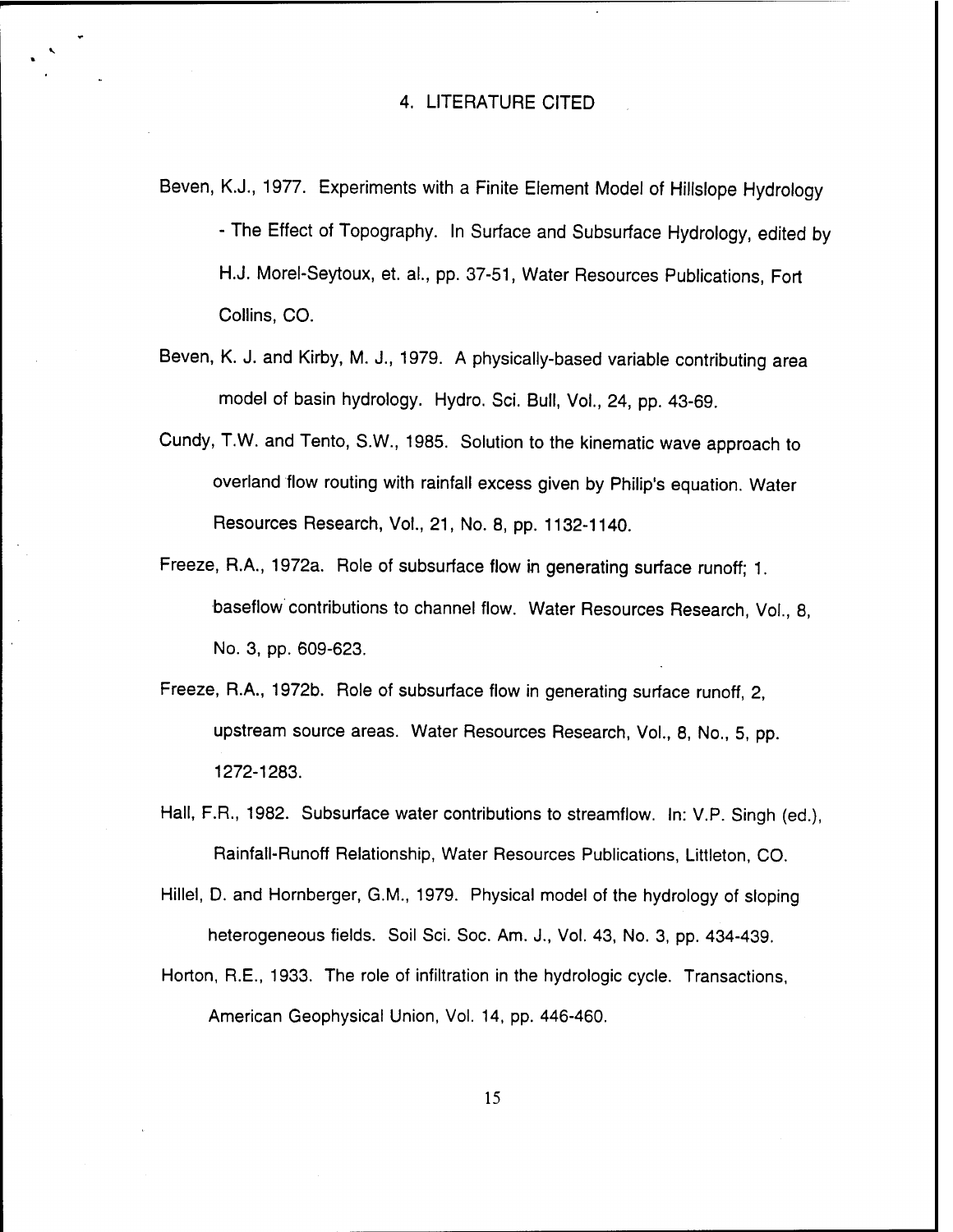Parlange, J.Y., 1973. Note on the infiltration advance front from border irrigation. Water Resources Research, Vol. 9, No. 4, pp. 1075-1078.

- Ram, R.S., Singh, V. P. and Prasad, S. N., 1983. Mathematical modeling of surface irrigation. Technical Report WRR5, Water Resoruces Program, Department of Civil Engineering, Louisiana State University, Baton Rouge, LA.
- Smith, R. E., 1972. The infiltration envelop: Results from theoretical infiltrometer. Journal of Hydrology, Vol., 17, pp. 1-21.
- Smith, R.E. and Hebbert, R.H.B., 1983. Mathematical simulation of interdependent surface and subsurface hydrologic processes. Water Resources Research, Vol. 19, No. 4, pp. 987-1001.
- Stagnitti, F., Parlange, M. B., Steenhuis and Parlange, J.Y., 1986. Drainage from a uniform soil layer on a hillslope. Water Resources Research, Vol. 22, No. 5, pp. 631-634.
- Walker, W.R. and Humpherys, A.S., 1983. Kinematic-wave furrow irrigation model. Journal of Irrigation and Drainage Division, Proceedings of American Society of Civil Engineers, Vol. 109. No. 4, pp. 377-392.